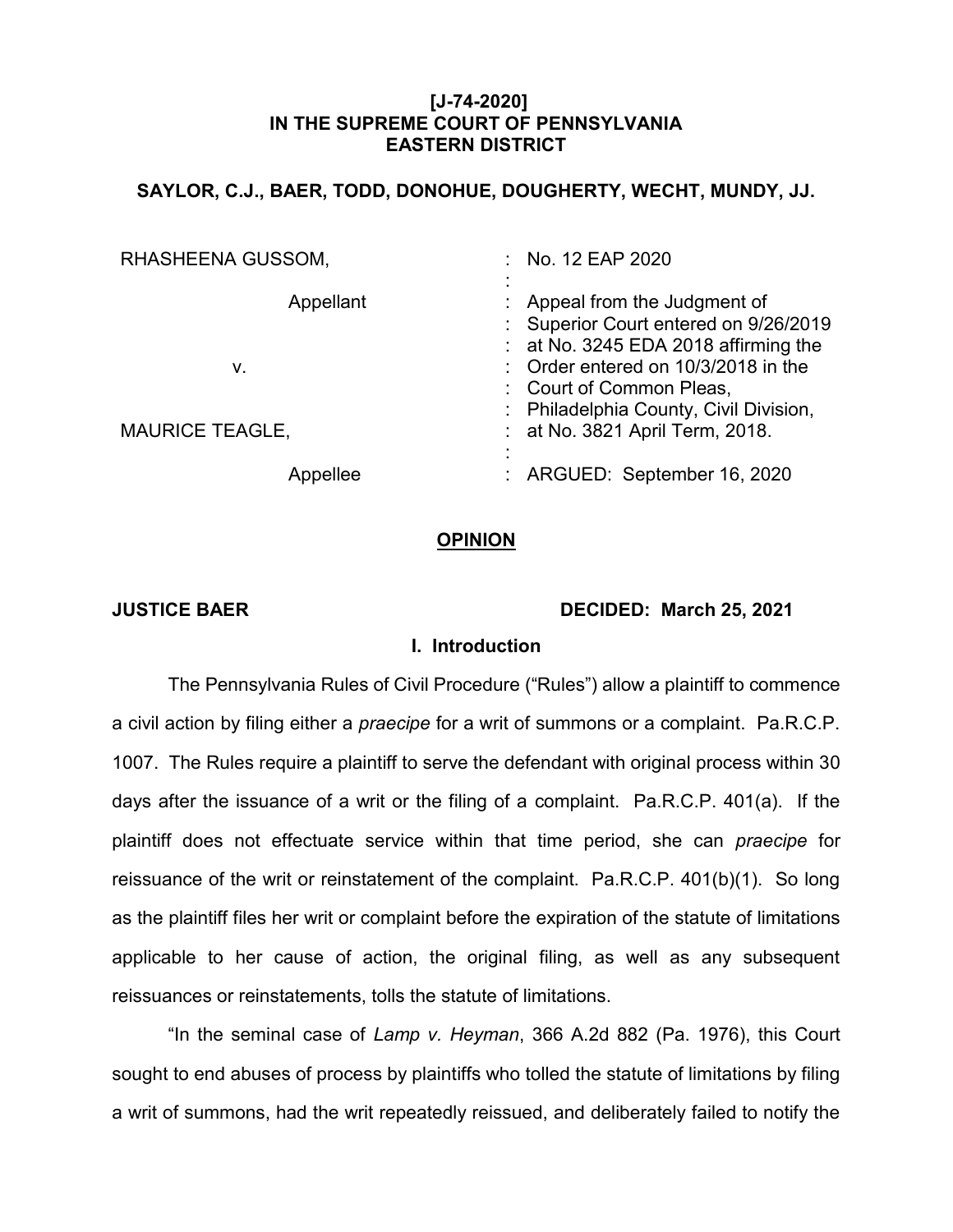defendant of the pending litigation." McCreesh v. City of Philadelphia, 888 A.2d 664, 665 (Pa. 2005). "This process, while technically compliant with the Rules of Civil Procedure, nonetheless defeated the purpose of the statute of limitations, which is to protect defendants from stale claims." *Id.* Thus, in *Lamp*, this Court held that "a writ of summons shall remain effective to commence an action only if the plaintiff then refrains from a course of conduct which serves to stall in its tracks the legal machinery he has just set in motion.<sup>"</sup> *Lamp*, 366 A.2d at 889. This "*Lamp* rule" applies equally to actions commenced by way of the filing of a complaint.

We refined the *Lamp* rule in *Farinacci v. Beaver County Industrial Development Authority*, 511 A.2d 757, 759 (Pa. 1986), holding that *"Lamp* requires of plaintiffs a goodfaith effort to effectuate notice of commencement of the action.<sup>"</sup> In addition, *Farinacci* clarified that: (1) the plaintiff carries an evidentiary burden of proving that she made a good-faith effort to ensure that notice of the commencement of an action was served on the defendant, *McCreesh*, 888 A.2d at 672; and (2) "[i]n each case, where noncompliance with *Lamp* is alleged, the [trial] court must determine in its sound discretion whether a good-faith effort to effectuate notice was made[,]" Farinacci, 511 A.2d at 759.

This Court's most recent decision in the Lamp-line of cases is *McCreesh*, *supra*. In *McCreesh*, the Court expressed that when plaintiffs' improper actions in serving original process put defendants on actual notice of the commencement of actions, trial courts should "dismiss only those claims where plaintiffs have demonstrated an intent to stall the judicial machinery or where plaintiffs' failure to comply with the Rules of Civil Procedure has prejudiced defendant." McCreesh, 888 A.2d at 674.

In the present matter, the Superior Court affirmed a trial court order that dismissed a plaintiff's complaint based upon the plaintiff's failure to serve timely her complaint upon the defendant despite the fact that the plaintiff's actions did not amount to intentional conduct. This Court granted allowance of appeal to address whether the Superior Court's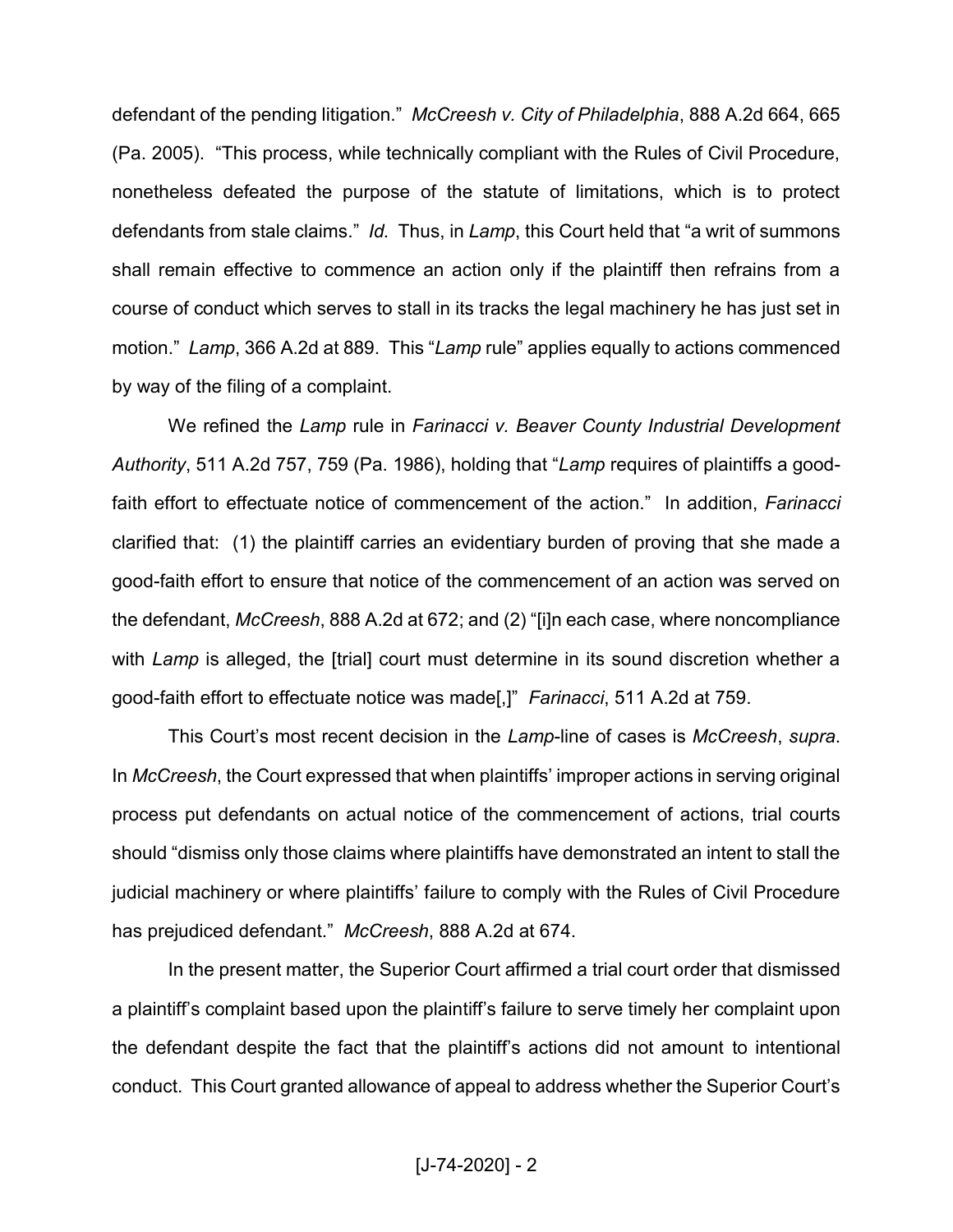decision conflicts with *Lamp* and its progeny. For the reasons that follow, we answer this question in the negative. More specifically, consistent with the Superior Court's decision, we hold that a trial court has the discretion to dismiss a complaint when a plaintiff fails to offer proof that she diligently attempted to serve process on a defendant in a timely manner and there is no evidence to indicate that the defendant had actual notice of the commencement of the action in the relevant time frame, regardless of whether the plaintiff acted or failed to act intentionally. Because the Superior Court reached the correct result in this matter, we affirm that court's judgment.

## **II. Background of the current appeal**

On July 25, 2016, Appellant Rhasheena Gussom ("Plaintiff") and Appellee Maurice Teagle ("Defendant") were involved in a motor vehicle accident. On April 26, 2018, Plaintiff filed a complaint against Defendant in the trial court. In her complaint, Plaintiff claimed that Defendant negligently caused the accident and that she suffered injuries as a result of the accident. Notably, Plaintiff filed her complaint within the two-year statute of limitations for negligence actions. *See* 42 Pa.C.S. § 5524(2) (setting a two-year statute of limitations for an "action to recover damages for injuries to the person or for the death of an individual caused by the wrongful act or neglect or unlawful violence or negligence of another").

On May 9, 2018, Plaintiff filed an affidavit of non-service in the trial court. According to the affidavit, on May 4, 2018, Plaintiff attempted to serve the complaint on Defendant at an address in Philadelphia, but learned from the owners of the home that Defendant had sold the house a year-and-a-half earlier and moved to Virginia. On August 13, 2018, counsel entered an appearance for Defendant.1 On August 22, 2018, *i.e.*,

 $1$  The record does not reflect what prompted counsel to enter an appearance for **Defendant**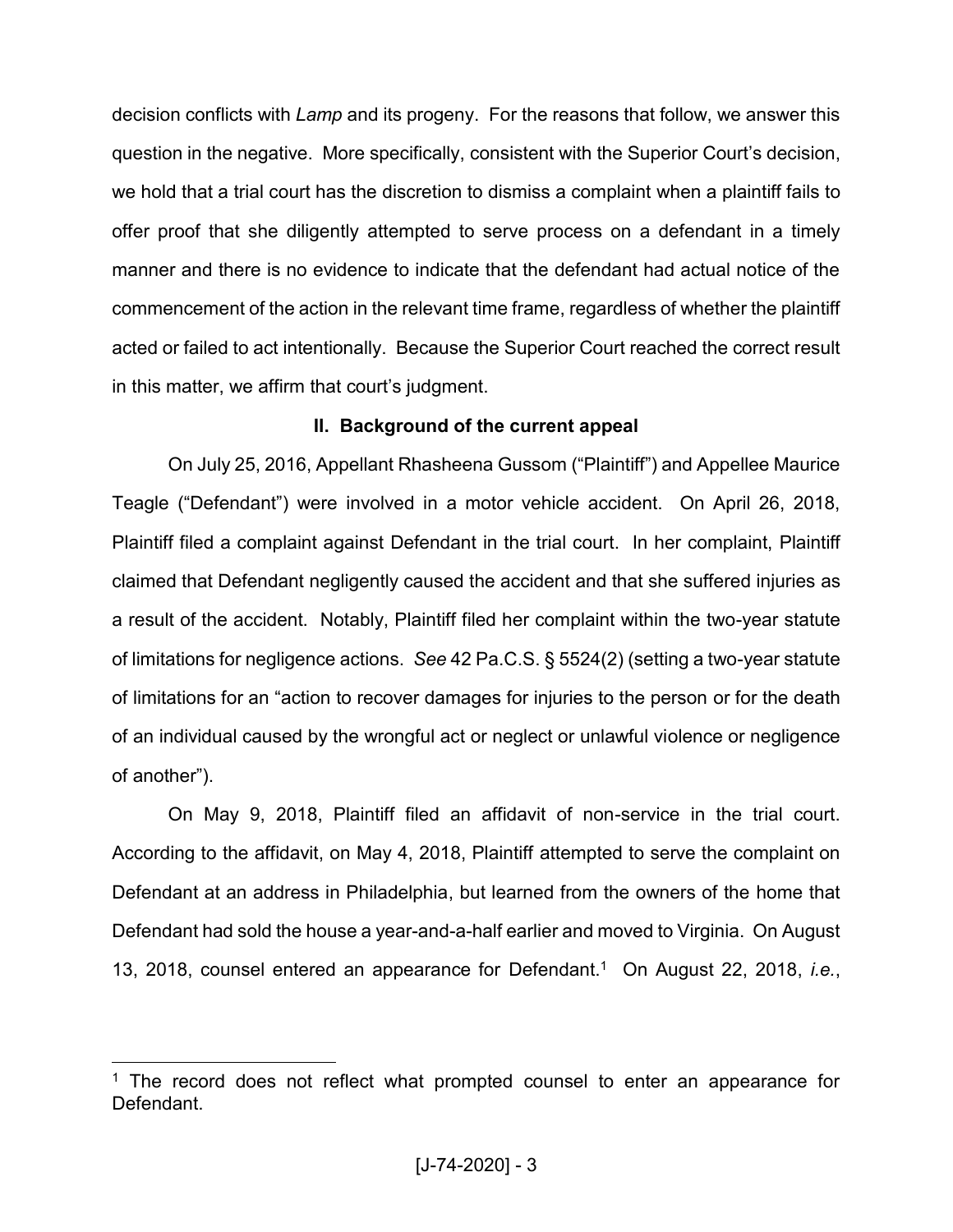nearly a month after the statute of limitations would have expired but for the filing of the complaint, Plaintiff filed a *praecipe* to reinstate her complaint.

On September 10, 2018, Defendant filed preliminary objections, claiming, *inter alia*, that the trial court should dismiss Plaintiff's complaint because she failed to serve it properly. Preliminary Objections, 9/10/2018, at ¶12 (citing Pa.R.C.P. 1028(a)(1) (permitting a defendant to file a preliminary objection on the ground that the plaintiff improperly served a complaint)). In support of his objection, Defendant observed that: (1) "Pennsylvania law demands that Plaintiffs in a civil action, upon filing of original process, refrain from a course of conduct which serves to stall in its tracks the legal machinery they have just set into motion<sup>[1]</sup> id. at ¶16 (citing, among other cases, *McCreesh, supra*); and (2) "[i]t is the plaintiff's burden to demonstrate that his efforts were reasonable<sup>[1]</sup> *id.* at ¶19 (citing *Bigansky v. Thomas Jefferson University Hosp.*, 658 A.2d 423, 433 (Pa. Super. 1995)). Defendant acknowledged that Plaintiff attempted to serve the complaint on May 4, 2018, but he nonetheless averred that "Plaintiff utterly failed to make any semblance of good-faith efforts" to serve the complaint. *Id.* at ¶20. Plaintiff did not file a response to the preliminary objections or otherwise attempt to prove that she made a good-faith effort to serve the complaint in a timely manner; rather, on September 28, 2018, Plaintiff again filed a *praecipe* to reinstate her complaint.

On October 3, 2018, the trial court entered an order sustaining Defendant's preliminary objection and dismissing Plaintiff's complaint with prejudice due to her failure to make good-faith efforts to serve the complaint on Defendant. Plaintiff subsequently filed a motion asking the trial court to reconsider its order. In that motion, Plaintiff stated that, on August 22, 2018, she sent the complaint *via* certified mail to an address in Virginia, but the mail went unclaimed. Plaintiff further asserted that, after this failed attempt at service, she believed that she had located Defendant in Philadelphia; she, therefore, reinstated the complaint on September 28, 2018. Plaintiff explained that her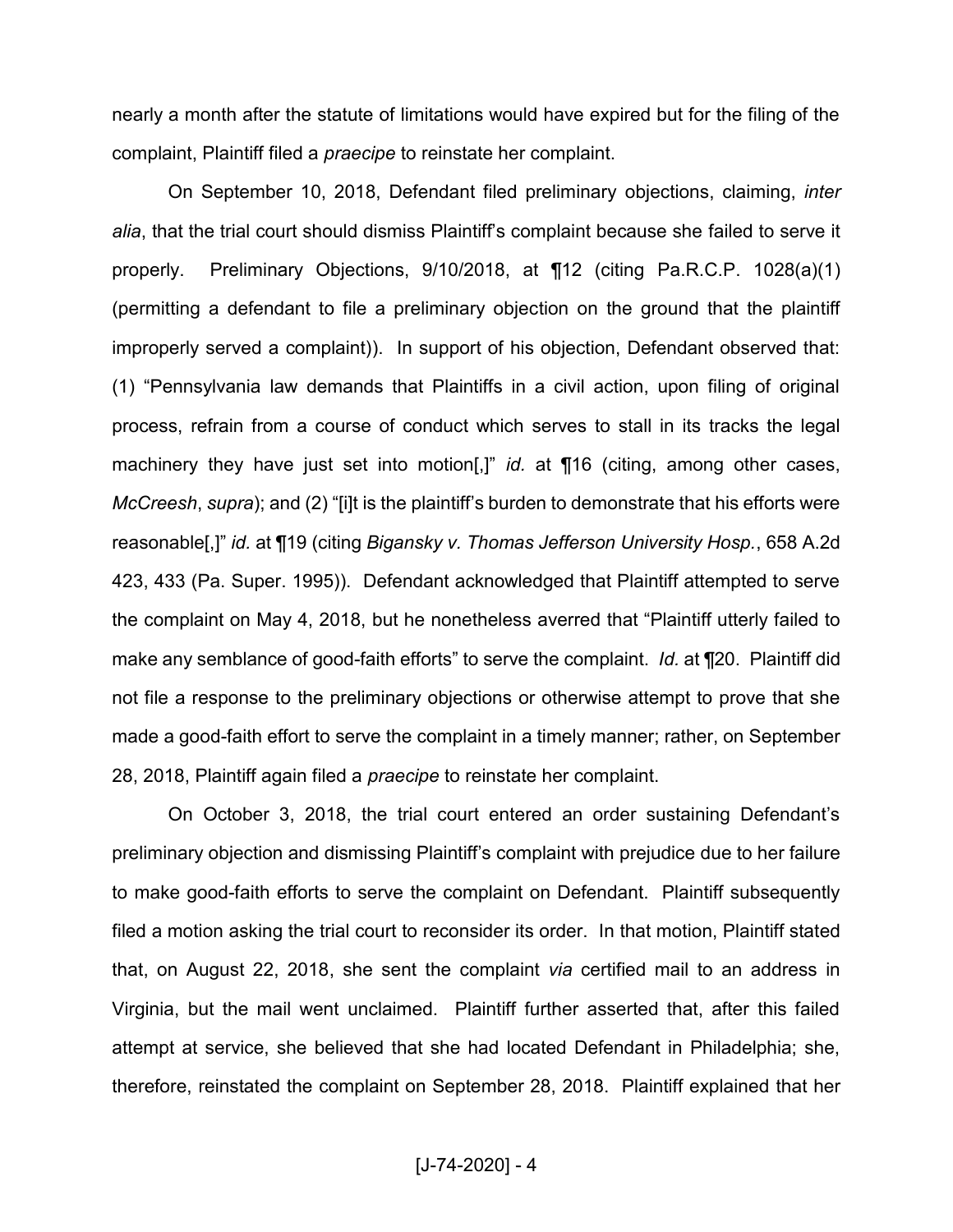counsel "inadvertently failed to file a response" to Defendant's preliminary objections based upon counsel's misreading of the objections. Motion for Reconsideration, 10/5/2018, at ¶5. Plaintiff requested that the court reconsider its order dismissing her complaint because she, in fact, made good-faith efforts to serve the complaint. The trial court denied Plaintiff's motion for reconsideration,<sup>2</sup> and Plaintiff appealed that order to the Superior Court.

Plaintiff subsequently filed a concise statement of errors complained of on appeal, wherein she gave notice that she intended to argue to the Superior Court, *inter alia*, that the trial court erred by sustaining Defendant's preliminary objection on the basis that Plaintiff failed to make a good-faith effort to serve her complaint on Defendant. In response, the trial court authored an opinion in support of its order.

In its opinion, the trial court explained that, after a complaint is filed, the statute of limitations is tolled only if the plaintiff makes a good-faith effort to effectuate service. Trial Court Opinion, 1/3/2019, at 3 (quoting *Englert v. Fazio Mechanical Services, Inc.*, 932 A.2d 122, 124 (Pa. Super. 2007)). The court further observed that the "Superior Court has held that unintentional conduct or 'simple neglect and mistake' to effect service is sufficient to demonstrate a plaintiff's lack of good faith." *Id.* (quoting *Devine v. Hutt*, 863 A.2d 1160, 1168 (Pa. Super. 2004)).

Applying these concepts to the matter *sub judice*, the trial court observed that Plaintiff filed her complaint on April 26, 2018, within the prescribed two-year statute of limitations, and then attempted to serve Defendant in Philadelphia, to no avail, in May of 2018. The court, however, stated that Plaintiff filed nothing else until the August 22, 2018, when she filed a *praecipe* to reinstate the complaint, which, the court noted, was two years and 28 days after the parties' motor vehicle accident. *Id.* at 4. The court also

 $2$  "A motion for reconsideration is addressed to the sound discretion of the trial court[.]" *Moore v. Moore*, 634 A.2d 163, 166 (Pa. 1993).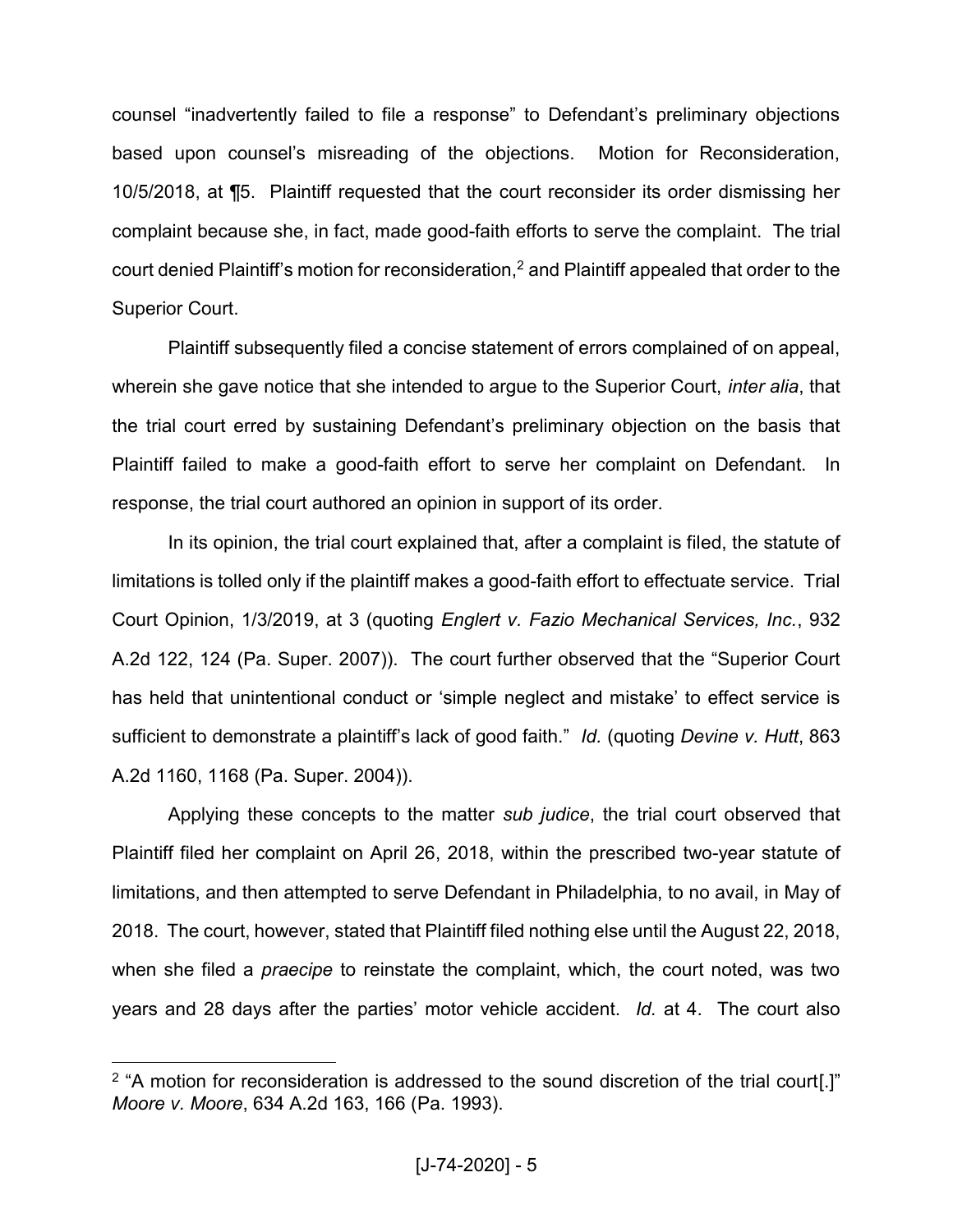acknowledged that Plaintiff again reinstated her complaint on September 28, 2018, *i.e.*, after Defendant filed his preliminary objections; yet, the court highlighted, Plaintiff provided "no evidence of good faith investigation to locate, or any practical effort to serve," Defendant. *Id.* at 5; see *id.* (explaining that Plaintiff "did not make any good-faith effort to locate or serve [Defendant] at any other address in Philadelphia or Virginia prior to the July 25, 2018, statute of limitations"). The court opined that Plaintiff's inaction in this regard evinced an intent to stall the judicial machinery.

In closing, the trial court recounted that Plaintiff failed to respond to Defendant's preliminary objections but nonetheless managed to file an additional *praecipe* to reinstate her complaint after Defendant filed his objections. The court suggested that the contradiction between Plaintiff's failure to respond to the objections and her willingness to file yet another *praecipe* to reinstate her complaint, as well as her refusal to "mount a good faith investigation; make practical efforts at service; or file a Motion for Alternative service prior to the July 25, 2018 statute of limitations is, at best, inaction, and at worst, *prima facie* evidence of bad faith.<sup>"</sup> *Id.* at 5. Because the court believed that Plaintiff wasted her ample opportunities to serve the complaint on Defendant, the court asserted that it properly sustained Defendant's preliminary objection and dismissed Plaintiff's complaint.3

On appeal, Plaintiff argued that the trial court erred in finding that she failed to prove that she made a good-faith effort to serve Defendant with the complaint. A majority of a three-judge panel of the Superior Court disagreed with Plaintiff and affirmed the trial court's order in an unpublished memorandum ("Memorandum"). In so doing, the court stated that a defendant may file a preliminary objection on the basis that the plaintiff failed

 $3$  In addition, the trial court rejected Plaintiff's claim that it erred by denying her motion for reconsideration. The court noted that, in her motion, Plaintiff failed to offer any new evidence or facts that would have established that she made a good-faith effort to serve the complaint on Defendant before the expiration of the statute of limitations.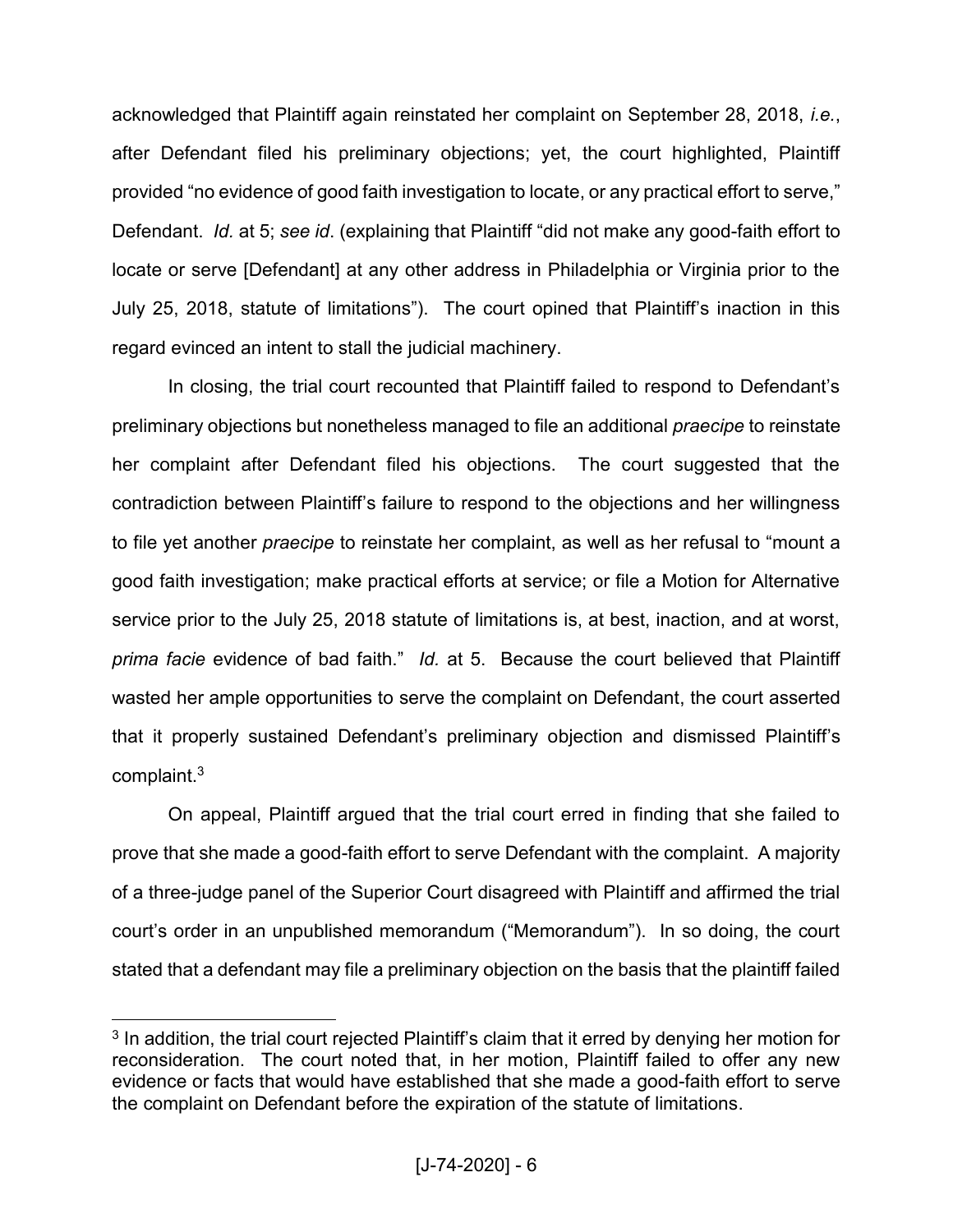to serve the complaint properly. Memorandum at 5 (citing Pa.R.C.P. 1028). The court explained that, when a defendant lodges such an objection, he must support it with evidence; after presenting evidence, the burden of proof shifts to the plaintiff. *Id.* (quoting *Trexler v. McDonald's Corp.*, 118 A.3d 408, 412 (Pa. Super. 2015)).

The Superior Court then summarized this Court's decisions in Lamp and *McCreesh*. In the course of providing this summary, the court noted that, in *McCreesh*, this Court held that trial courts should "dismiss only those claims where plaintiffs have demonstrated an intent to stall the judicial machinery or where plaintiffs' failure to comply with the Rules of Civil Procedure has prejudiced defendant." Memorandum at 6 (quoting American Interior Const. & Blinds Inc. v. Benjamin's Desk, LLC, 206 A.3d 509, 513-14 (Pa. Super. 2019)). The court further noted that the burden is on the plaintiff to make a good-faith effort to effectuate service of a complaint. *Id.* In addition, the court observed that: (1) trial courts should assess what constitutes a good-faith effort on a case-by-case basis, *id.* at 7 (relying on *Englert*, 932 A.2d at 124-25); and (2) because Defendant filed verified preliminary objections on the basis that Plaintiff failed to serve properly her complaint, "the burden shifted to  $[Plaintiff]$  to establish that she made a good faith, reasonable effort to effectuate service<sup>[1]</sup> *id.* at 8 (citing, *inter alia*, *McCreesh*, 888 A.2d at 672).

The Superior Court then recounted the circumstances of the present matter. The court acknowledged that Plaintiff filed an affidavit of non-service on May 9, 2018, wherein Plaintiff suggested that Defendant moved to Virginia. Yet, the court reported, the trial court's docket reflects no activity by Plaintiff between May 9<sup>th</sup> and August 22<sup>nd</sup> of 2018, when Plaintiff simply filed a *praecipe* to reinstate her complaint. The court asserted that Plaintiff did not: (1) identify any good-faith efforts that she made to locate and serve Defendant in that timeframe; (2) file a motion for alternative service; or (3) file a response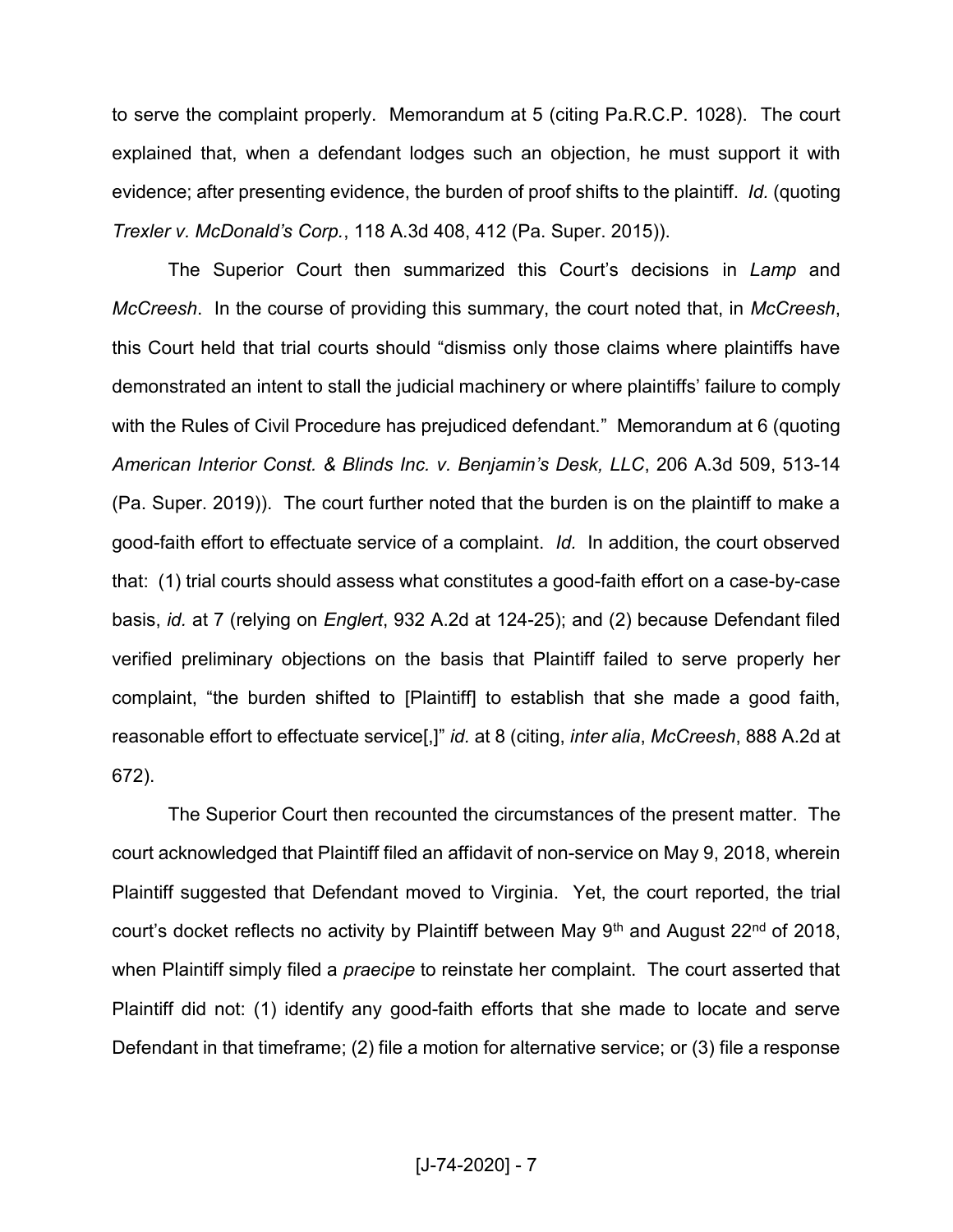to Defendant's preliminary objection challenging Defendant's allegation that Plaintiff failed to serve properly her complaint.

After summarizing the averments that Plaintiff made in her motion for reconsideration, the Superior Court stated, "In sum, as the trial court observed, [Plaintiff] did not allege, let alone provide, any evidence of a good faith investigation to locate, or any practical efforts to serve, [Defendant]." Memorandum at 9 (internal quotation marks and citation omitted). Again citing to this Court's decision in *McCreesh*, the Superior Court concluded that, given that Plaintiff carried the burden in the trial court to establish that she acted in good faith, the trial court did not abuse its discretion by sustaining Defendant's preliminary objection for lack of service. *Id.* 

Senior Judge Strassburger authored a dissenting memorandum ("Dissenting Memorandum<sup>"</sup>). The dissent took the position that the factual circumstances underlying this matter do not support the trial court's decision to dismiss Plaintiff's complaint. Dissenting Memorandum at 4. Although the dissent recognized that Plaintiff waited four months from when she filed the complaint to file her first *praecipe* to reinstate the complaint, it opined that "there is no evidence that she did so with 'an intent to stall the judicial machinery.<sup>37</sup> *Id.* at 4-5 (quoting *McCreesh, supra*). The dissent also asserted that Defendant has not demonstrated that Plaintiff's conduct prejudiced him. *Id.* at 5.

The dissent further maintained that the Superior Court majority inappropriately punished Plaintiff for what amounts to simple neglect. In the dissent's view, a plaintiff's unintentional conduct that delays notice to the defendant does not meet the threshold for dismissal outlined in *Lamp* and *McCreesh*. The dissent ultimately concluded that Plaintiff "satisfied the statute of limitations by timely filing her complaint, and did not act with an intent to stall the judicial machinery or prejudice [Defendant].´ *Id.* at 5-6. According to the dissenting judge, because Plaintiff attempted to serve Defendant with the complaint three times within two months of filing it, he would have reversed the trial court's order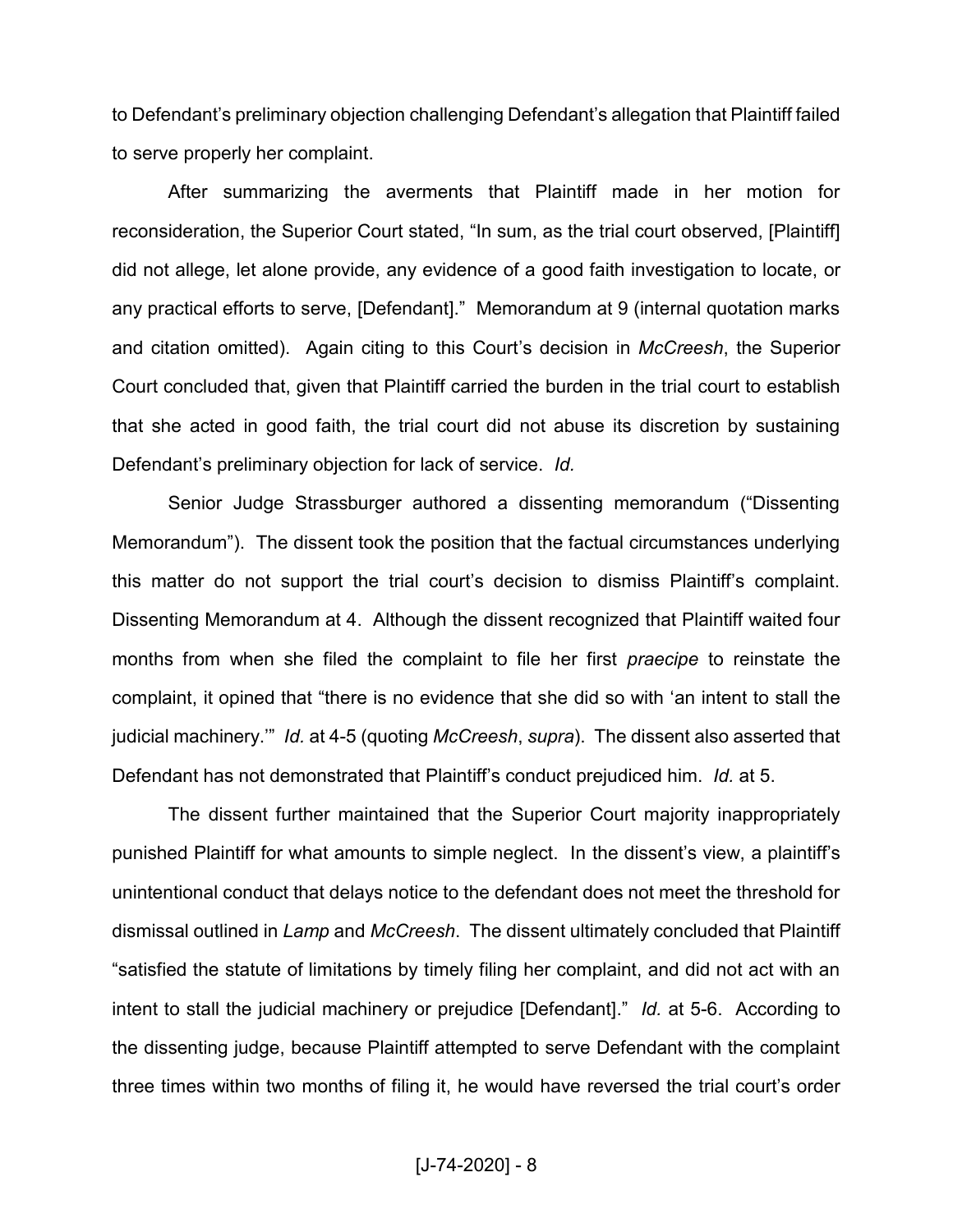sustaining Defendant's preliminary objections and dismissing Plaintiff's complaint. *Id.* at 6.

# **III. Issue**

Plaintiff filed a petition for allowance of appeal, which this Court granted to consider the following question: "Did the Superior Court err in holding that the Plaintiff did not make a good-faith effort to serve the Defendant, when the Superior Court's decision conflicts with holdings of the Pennsylvania Supreme Court on the same legal issue?"<sup>4</sup> *Gussom v. Teagle*, 228 A.3d 255, 256 (Pa. 2020) (table).

# **IV. Parties' arguments**

Plaintiff asserts that *Lamp* holds that a plaintiff must make a good-faith effort to effectuate notice of the commencement of the action so as to avoid allowing the plaintiff exclusive control over it for a period in excess of the statute of limitations. Plaintiff contends, however, that after this Court decided *Lamp*, panels of the Superior and Commonwealth Courts took divergent approaches to *Lamp*'s good-faith requirement.

More specifically, Plaintiff observes that some intermediate court decisions mandated strict compliance with the Rules of Civil Procedure to satisfy the good-faith requirement, while other opinions "took a more flexible approach, and excused plaintiff's defective service where the defendant has actual notice of the commencement of the action and is not otherwise prejudiced." Plaintiff's Brief at 15. Plaintiff then explains that this Court granted allowance of appeal in *McCreesh* to rectify these discrepancies.

Plaintiff notes that, in *McCreesh*, this Court sided with the intermediate court decisions that required a good-faith inquiry to satisfy the plain language of Pa.R.C.P. 401, *i.e.*, the Rule that governs the timing requirements regarding the service of original

 $4$  This issue primarily presents a question of law. "Accordingly, our scope of review is plenary, and our standard of review is *de novo*.´ *In re Grand Jury Investigation No. 18*, 224 A.3d 326, 332 (Pa. 2020) (footnote omitted).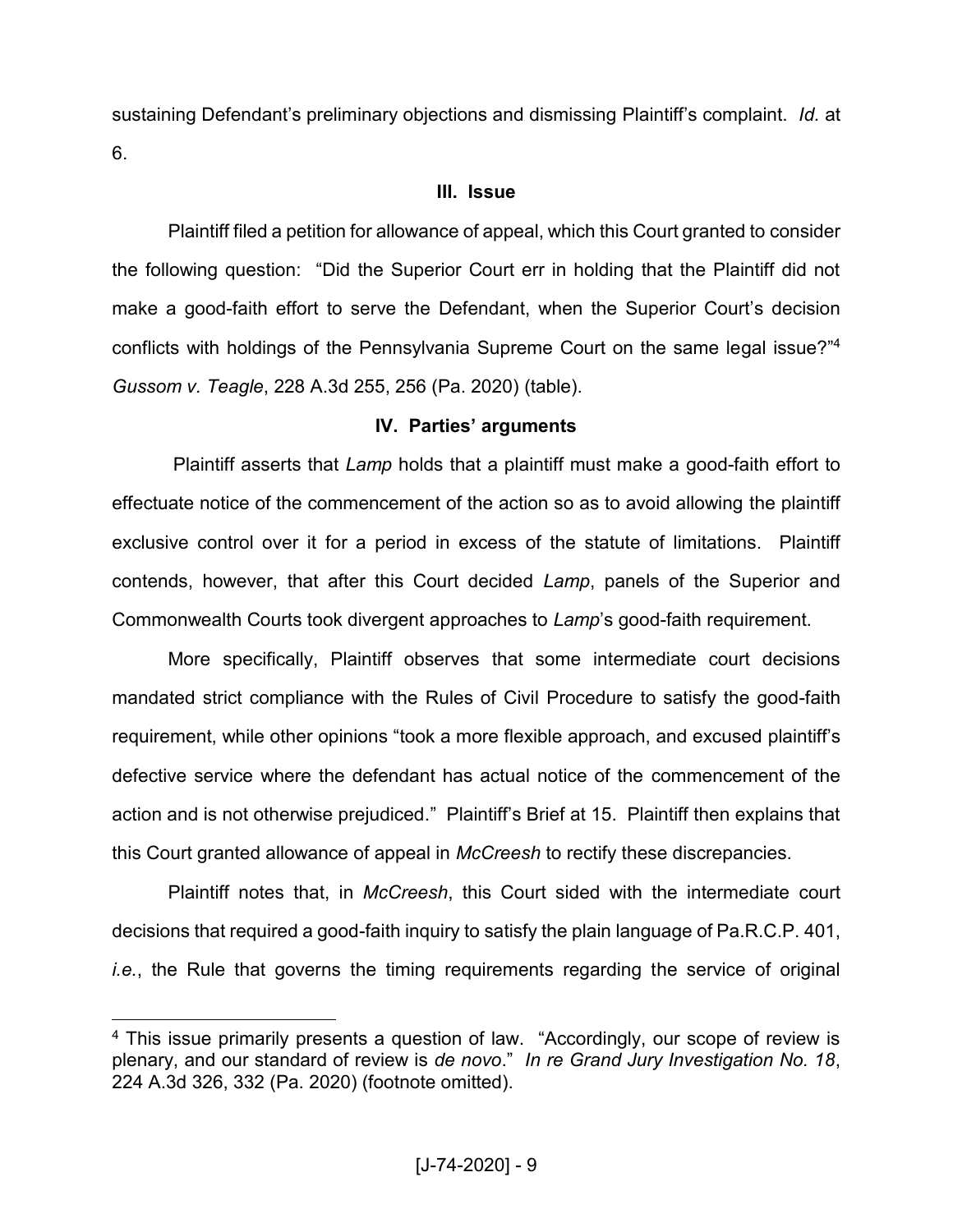process.<sup>5</sup> In Plaintiff's view, *McCreesh* holds that courts should dismiss complaints when service of process was defective only if plaintiffs "have demonstrated an intent to stall the judicial machinery or where plaintiffs' failure to comply with the Rules of Civil Procedure has prejudiced defendant." McCreesh, 888 A.2d at 674. Plaintiff, however, suggests that ³this Court has not directly addressed precisely what constitutes a good-faith effort, nor has the Court delineated what it means for a plaintiff to act with an intent to stall the judicial machinery." Plaintiff's Brief at 16.

5 Rule 401 provides as follows:

(a) Original process shall be served within the Commonwealth within 30 days after the issuance of the writ or the filing of the complaint.

Note: *See* Rule 404 for the time for service outside the Commonwealth.

(b)(1) If service within the Commonwealth is not made within the time prescribed by subdivision (a) of this rule or outside the Commonwealth within the time prescribed by Rule 404, the prothonotary upon praecipe and upon presentation of the original process, shall continue its validity by reissuing the writ or reinstating the complaint, by writing thereon "reissued" in the case of a writ or "reinstated" in the case of a complaint.

(2) A writ may be reissued or a complaint reinstated at any time and any number of times. A new party defendant may be named in a reissued writ or a reinstated complaint.

(3) A substituted writ may be issued or a substituted complaint filed upon praecipe stating that the former writ or complaint has been lost or destroyed.

(4) A reissued, reinstated, or substituted writ or complaint shall be served within the applicable time prescribed by subdivision (a) of this rule or by Rule 404 after reissuance, reinstatement, or substitution.

(5) If an action is commenced by writ of summons and a complaint is thereafter filed, the plaintiff, instead of reissuing the writ, may treat the complaint as alternative original process and as the equivalent for all purposes of a reissued writ, reissued as of the date of the filing of the complaint. Thereafter the writ may be reissued, or the complaint may be reinstated as the equivalent of a reissuance of the writ, and the plaintiff may use either the reissued writ or the reinstated complaint as alternative original process.

Pa.R.C.P. 401.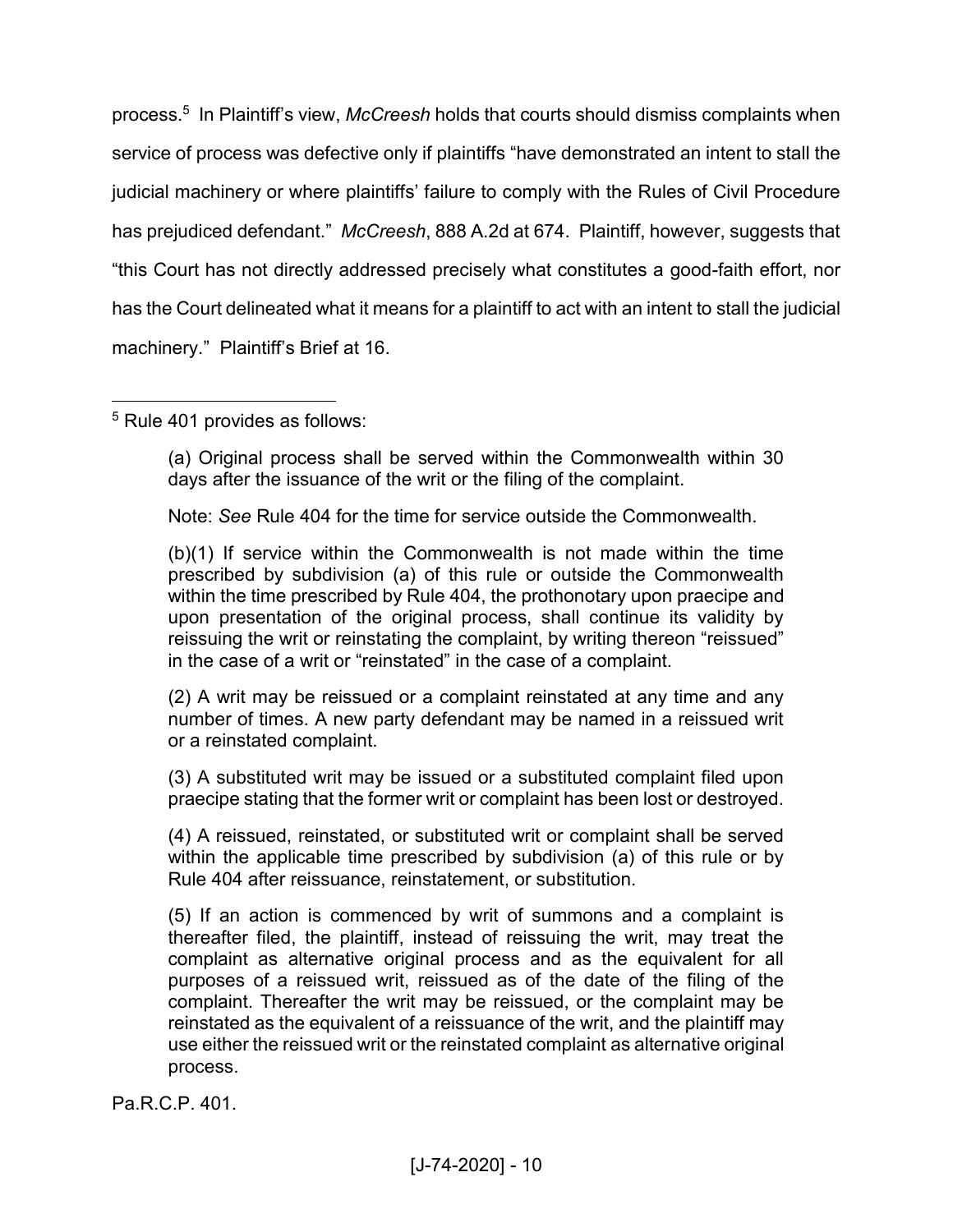According to Plaintiff, this gap in the law has led to the intermediate courts again rendering inconsistent decisions regarding the requisites of Rule 401, which, in turn, has resulted in case law that "insist[s] on a non-mechanical approach to what constitutes good-faith, but find[s] that neglect or mistake, or any other unintentional conduct on the part of the plaintiff constitutes a lack of good-faith." Plaintiff's Brief at 17 (citing as examples *Englert* and *Devine*, *supra*); *see id*. (³The cases of *Englert* and *Devine*, serve to undermine the holdings of the *McCreesh* court, as they provide for the dismissal of claims for neglect, or mistake, and require neither a showing of intent to stall the judicial machinery, nor a showing that the defendant was prejudiced by the improper service.´). Plaintiff avers that these decisions cannot stand in light of *Lamp* and its progeny and that, in affirming the trial court's order in this matter, the Superior Court erroneously relied upon *Englert* and *Devine*. Indeed, Plaintiff suggests that mistake or other unintentional conduct cannot rise to the level of the inappropriate intentional behavior contemplated by *McCreesh*.

Next, Plaintiff asserts that, when the facts of this case are analyzed under *Lamp*  and its progeny, it is obvious that she made a good-faith effort to serve her complaint on Defendant. Plaintiff's Brief at 19. Plaintiff contends that the standard set forth in *McCreesh* is clear: In cases, such as the present matter, "where there is technical noncompliance with the Rules of Civil Procedure, those technical missteps can be excused, unless there is a demonstrable 'intent to stall the judicial machinery' or actual prejudice to the defendant.´ *Id.* at 20 (quoting *McCreesh*, 888 A.2d at 674).

Plaintiff submits that her actions in this case do not evince an intent to stall the judicial machinery and that those actions did not prejudice Defendant; thus, she acted in good faith in attempting to serve Defendant. *Id.* at 22. In support of this position, Plaintiff recounts the circumstances underlying this matter by relying, in part, on averments that she made in her motion for reconsideration: (1) she filed her complaint on April 26, 2018;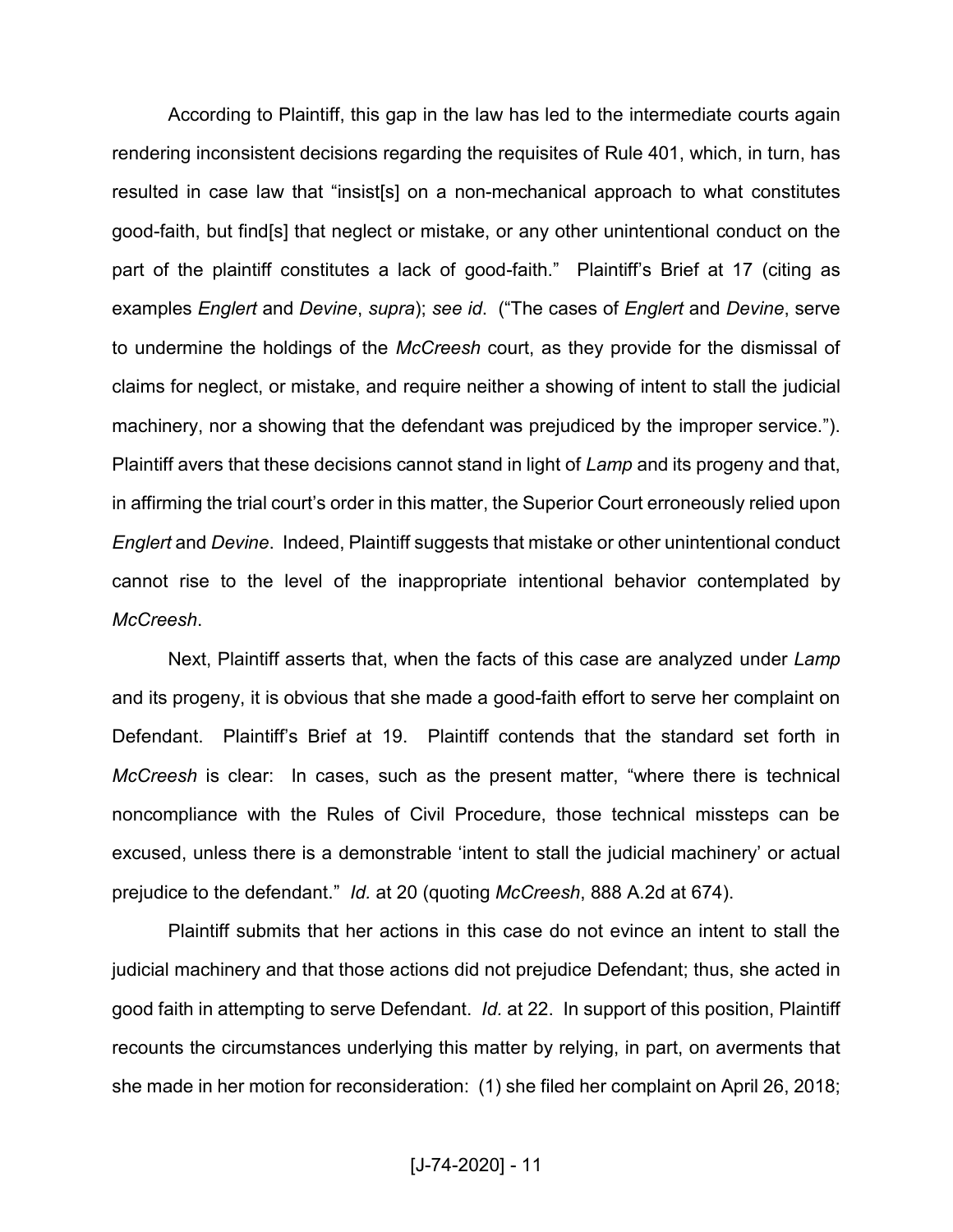$(2)$  Plaintiff attempted service in early May of 2018 at Defendant's last known address in Philadelphia, but the new owners of the home stated that Defendant had moved to Virginia; (3) Plaintiff promptly filed an affidavit of non-service and attempted to locate Defendant in Virginia; (4) on August 22, 2018, Plaintiff believed that she discovered that Defendant lived in Waynesboro, Virginia, resulting in her filing a *praecipe* to reinstate the complaint; (5) the reinstated complaint was served *via* certified mail to the Virginia address, but the complaint went unclaimed; (6) after learning that service in Virginia had failed and believing that she had again located Defendant in Philadelphia, Plaintiff reinstated the complaint and served it on Defendant's father on September 29, 2018; and (7) the affidavit of service was docketed on October 10, 2018. Plaintiff's Brief at 22-25. Although Plaintiff concedes that there was a delay between her initial and last attempts to serve the complaint, she contends that she never intended to stall the judicial machinery, that Defendant was not prejudiced, and that she, therefore, acted in good faith.

In response, Defendant argues that it is well-settled law in Pennsylvania that Plaintiff carried the burden of proving that she made a good-faith effort to effectuate service of the complaint in a timely manner. Defendant insists that Plaintiff failed to meet this burden. In support of his argument, Defendant reminds the Court that Plaintiff's civil action was subject to a two-year statute of limitations and that the "purpose of any statute of limitations is to expedite litigation and thus discourage delay and the presentation of stale claims which may greatly prejudice the defense of such claims." Defendant's Brief at 7 (quoting *McCreesh*, 888 A.2d at 671). Defendant observes that the statute of limitations is not satisfied simply when a plaintiff timely files a complaint; rather, "the defendant must be provided notice of the action in order for the purpose of the statutes of limitation to be fulfilled.<sup>"</sup> *Id.* (quoting *McCreesh*, 888 A.2d at 671).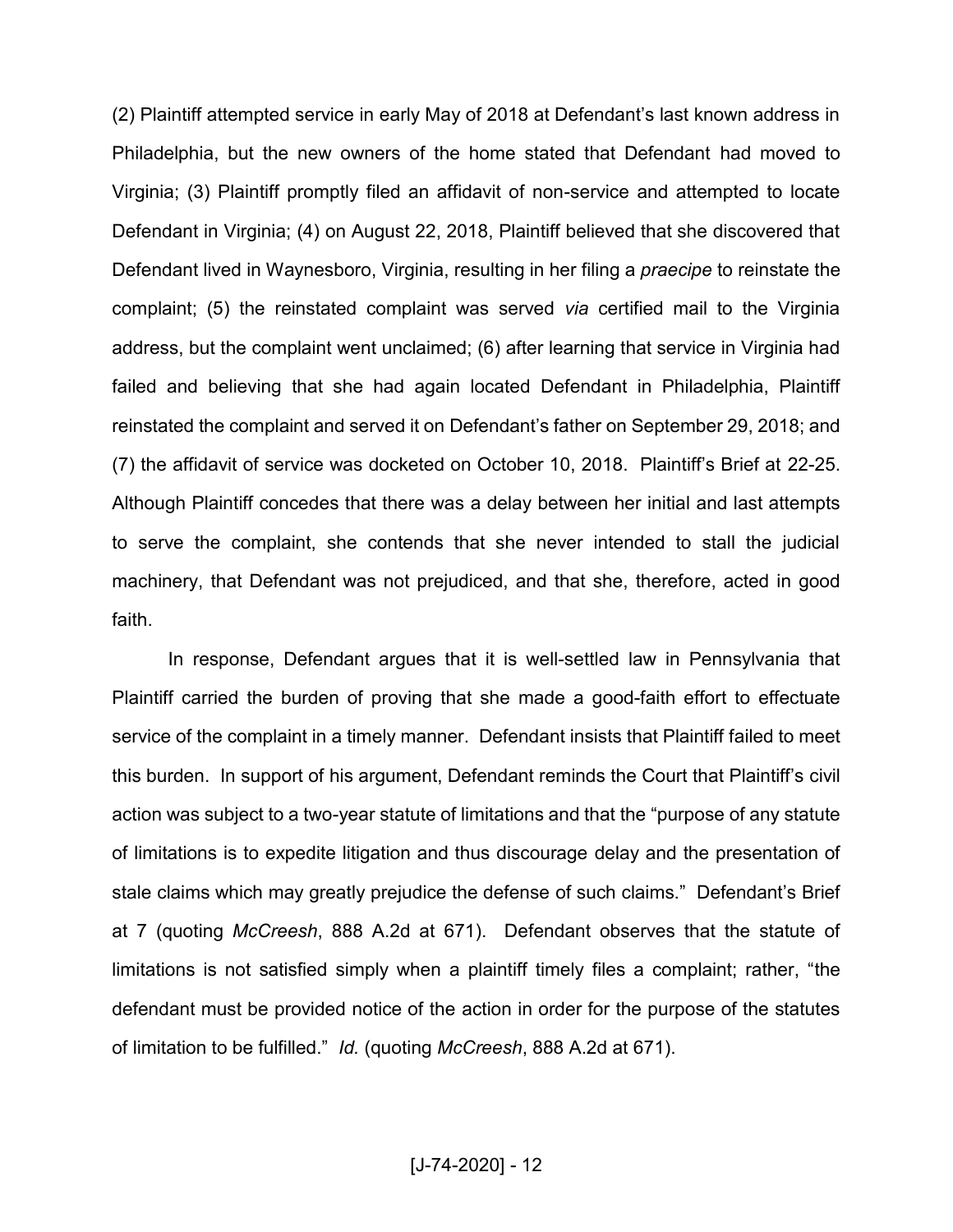Although Defendant acknowledges that the filing of a complaint tolls the statute of limitations, he highlights that this rule of law benefits a plaintiff only if she makes a goodfaith effort to serve the complaint. Indeed, Defendant notes, Pa.R.C.P. 401(a) dictates that original process must be served within 30 days after the issuance of a writ or the filing of a complaint. *Id.* at 8. Defendant points out that, if a plaintiff fails to complete proper service, then the court lacks personal jurisdiction over the defendant. *Id.* (quoting *Cintas Corp. v. Lee¶s Cleaning Services, Inc.*, 700 A.2d 915, 917-18 (Pa. 1997)).

Next, Defendant turns his focus to *Lamp* and its progeny. According to Defendant, prior to *Lamp*, case law developed which allowed a plaintiff to commence an action by writ of summons and permitted the plaintiff to keep her cause of action alive by reissuing the writ within a time period equivalent to the statute of limitations applicable to the cause of action. *Id.* at 8-9. Defendant explains that, in *Lamp*, this Court stated that this practice was susceptible to abuse and that it was inconsistent with the policies underlying statutes of limitations; thus, the Court qualified the rule, holding that "a writ of summons shall remain effective to commence an action only if the plaintiff then refrains from a course of conduct which serves to stall in its tracks the legal machinery he has just set in motion.<sup>"</sup> *Id.* at 9 (quoting *Lamp*, 366 A.2d at 889). In other words, the *Lamp* Court required plaintiffs to attempt to deliver promptly the writ or complaint.

Defendant then recounts in detail a series of decisions that led to this Court's holding in *McCreesh*. *Id.* at 9-19. Regarding *McCreesh* itself, Defendant submits that, therein, the Court "announced a more flexible approach to the good-faith determination, 'excusing plaintiffs' initial procedurally defective service where the defendant has actual notice of the commencement of litigation and is not otherwise prejudiced.<sup>"</sup> *Id.* at 19 (quoting *McCreesh*, 888 A.2d at 666). Defendant suggests that, "[i]n sum, *McCreesh* established a more flexible standard whereby a plaintiff's case will not be dismissed for technical missteps where the plaintiff provided the defendants with actual notice of the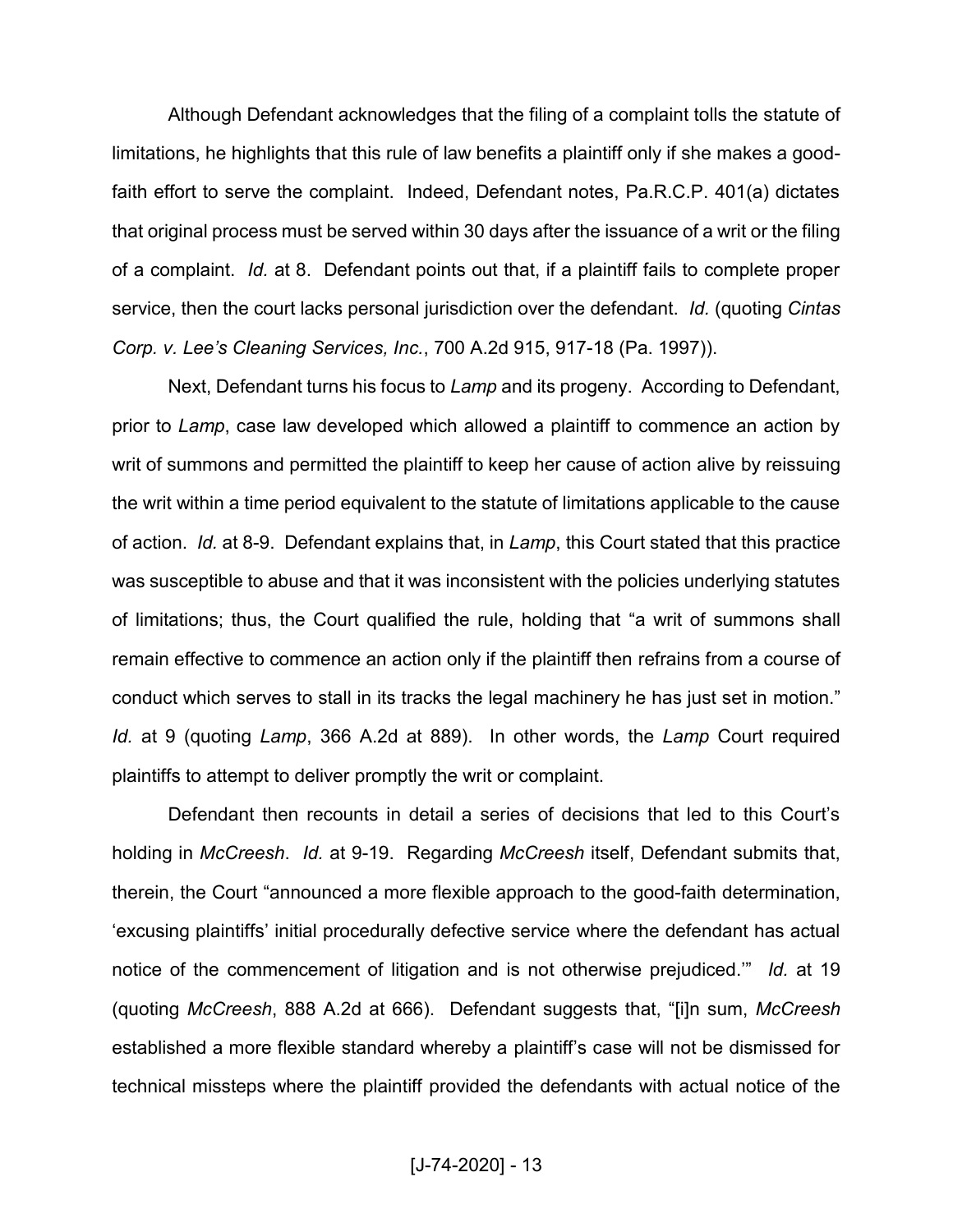commencement of litigation, and the statute of limitations had not yet expired." *Id.* at 21-22.

Defendant further claims that Plaintiff misstates the standard set forth in *McCreesh.* More specifically, Defendant submits that, contrary to Plaintiff's assertions, ³*McCreesh* does not simply state that technical missteps can be excused - bar none unless there is an 'intent to stall the judicial machinery' or actual prejudice to the defendant." *Id.* at 22. Indeed, Defendant avers that the Superior Court's decisions in cases like *Englert* appropriately apply *McCreesh* insomuch as those decisions hold that the plaintiff's negligence in fulfilling her service requirements evinced a failure to make a good-faith effort to effectuate service given that the plaintiff's misguided effort did not result in the defendant receiving actual notice of the commencement of the action. *Id.* at 22-26. Building on this theme, Defendant contends that the Superior Court in the instant matter properly applied its case law, which complies with *McCreesh*, in affirming the trial court's order.

In closing, Defendant insists that, because he filed a verified preliminary objection raising improper service, the Superior Court correctly concluded that the burden shifted to Plaintiff to demonstrate that she made a good-faith effort to serve Defendant in a timely manner. *Id.* at 27. As to the Superior Court's review of the record, Defendant highlights that the court accurately explained that Plaintiff did not allege, let alone prove, that she made the requisite effort to serve Defendant with her complaint. *Id.* at 27-28. Indeed, identifying that a determination of whether a plaintiff acted in good faith lies in the trial court's discretion, Defendant argues that the Superior Court correctly concluded that the trial court acted well within its discretion by sustaining Defendant's preliminary objection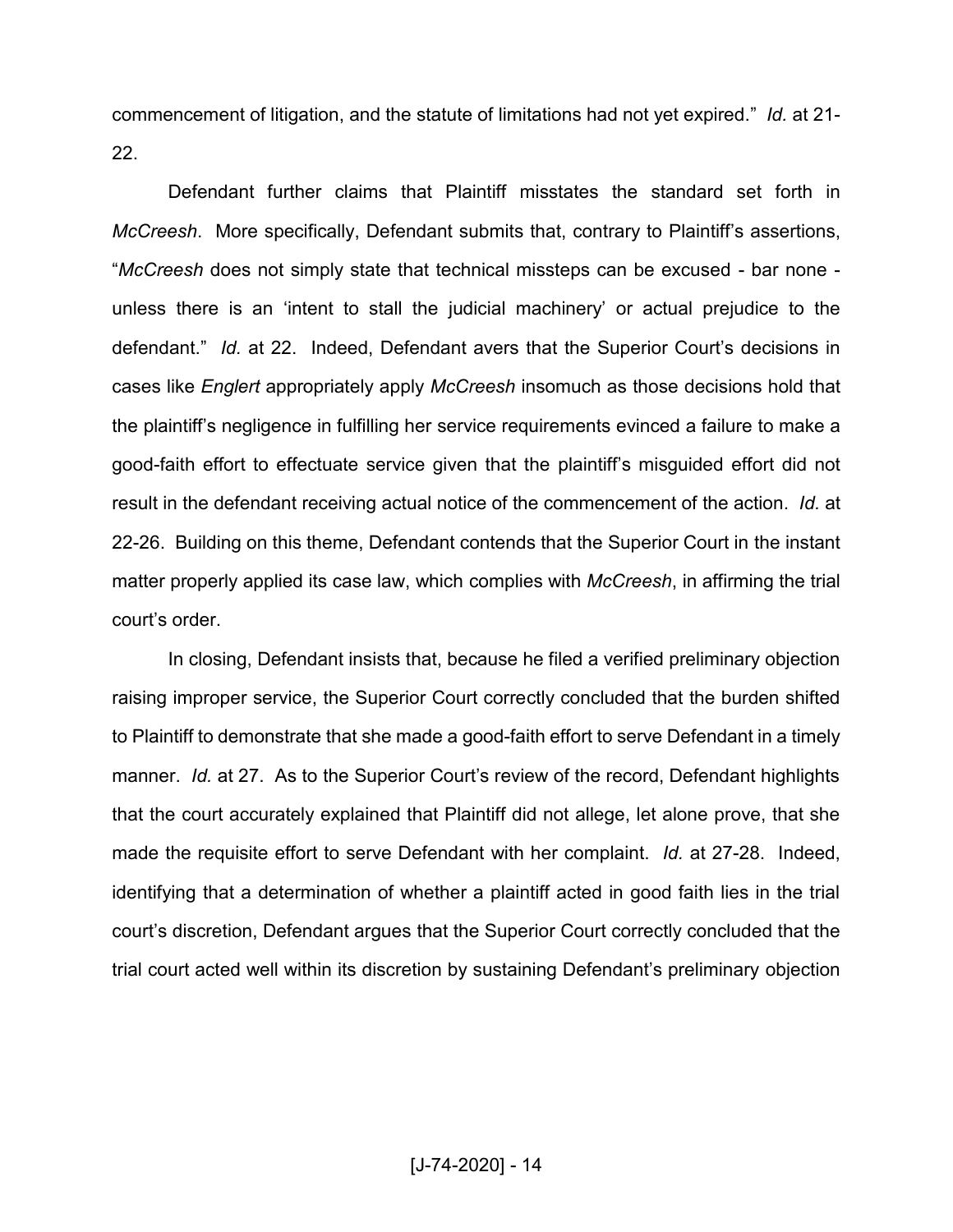and dismissing Plaintiff's complaint due to her failure to put forth a good-faith effort to serve that complaint. 6 *Id.* at 30-31.

# **V. Analysis**

Prior to *Lamp*, a plaintiff could comply with the service requirements of the Rules of Civil Procedure and simultaneously undermine the purpose of the statute of limitations by initiating an action *via* the filing a writ prior to the expiration of the statute of limitations and continually reissuing that writ after the statute had run, all the while without serving notice on the defendant that the plaintiff had commenced an action. The *Lamp* Court substantially narrowed this avenue for potential abuse by holding that "a writ of summons shall remain effective to commence an action only if the plaintiff then refrains from a course of conduct which serves to stall in its tracks the legal machinery he has just set in motion.´ *Lamp*, 366 A.2d at 889. Stated more in the affirmative, *Lamp* requires plaintiffs to act diligently to meet their good-faith requirement to effectuate service of process upon defendants so as not to dilute the policies underlying the statute of limitations. *Id.* ("Our purpose is to avoid the situation in which a plaintiff can bring an action, but, by not making a good-faith effort to notify a defendant, retain exclusive control over it for a period in excess of that permitted by the statute of limitations.´).

In *Farinacci*, this Court aided the bench and bar by further defining the contours of the *Lamp* rule. As noted *supra*, the *Farinacci* Court clarified that: (1) plaintiffs carry an evidentiary burden of proving that they made a good-faith effort to ensure that notice of the commencement of actions was served on defendants, *McCreesh*, 888 A.2d at 672; and (2) "[i]n each case, where noncompliance with *Lamp* is alleged, the [trial] court must determine in its sound discretion whether a good-faith effort to effectuate notice was made[,]" *Farinacci*, 511 A.2d at 759. Importantly, our decision in *Farinacci* did nothing to

 <sup>6</sup> The Philadelphia Association of Defense Counsel filed an *amicus* brief in support **Defendant**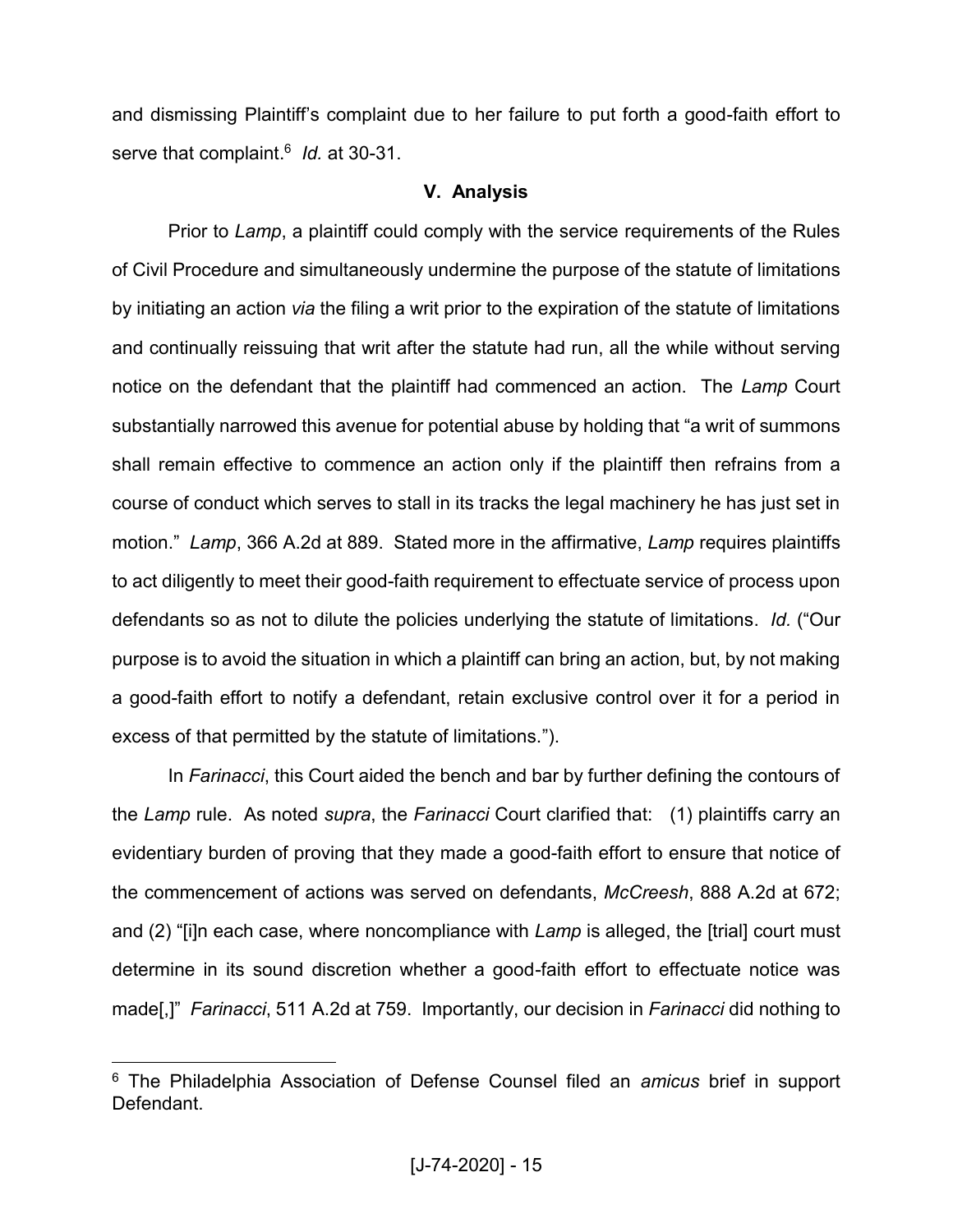lessen a plaintiff's burden to act diligently in promptly serving notice of the commencement of an action on a defendant so as not to thwart the purpose of the statute of limitations. Indeed, the *Farinacci* Court ultimately concluded that the plaintiff therein failed to establish a good-faith effort to serve a writ where a four-week delay in service was attributable to counsel's negligence in forgetting to take the necessary steps to effectuate service of the writ. *Id.* at 759-60.

In *McCreesh*, the Court sought to resolve a pattern of conflicting opinions from the intermediate courts. On the one hand, some of those decisions required plaintiffs to comply strictly with the rules regarding service to satisfy the *Lamp*-*Farinacci* good-faith requirement, while, on the other hand, different panels allowed "a more flexible approach, excusing plaintiffs' initial procedurally defective service where the defendant has actual notice of the commencement of litigation and is not otherwise prejudiced<sup>[1]</sup> *McCreesh*, 888 A.2d at 666. After explaining that "[n]either our cases nor our rules contemplate punishing a plaintiff for technical missteps where he has satisfied the purpose of the statute of limitations by supplying a defendant with actual notice[,]" the Court stated that it embraced the logic of cases which "would dismiss only those claims where plaintiffs have demonstrated an intent to stall the judicial machinery or where plaintiffs' failure to comply with the Rules of Civil Procedure has prejudiced defendant.´ *McCreesh*, 888 A.2d at 674.

Although *McCreesh* made clear that a plaintiff could fulfill her good-faith service mandate without strictly complying with the service rules as long as her efforts resulted in actual notice of the lawsuit to the defendant, like *Farinacci*, *McCreesh* did nothing to modify a plaintiff's duty to act diligently to serve notice of the commencement of an action so as not to undermine the policies that drive the statute of limitations. Nor, for that matter, did *McCreesh* change the rule clarified in *Farinacci* that the plaintiff carries an evidentiary burden to prove that she made a good-faith effort to effectuate service of process in a

[J-74-2020] - 16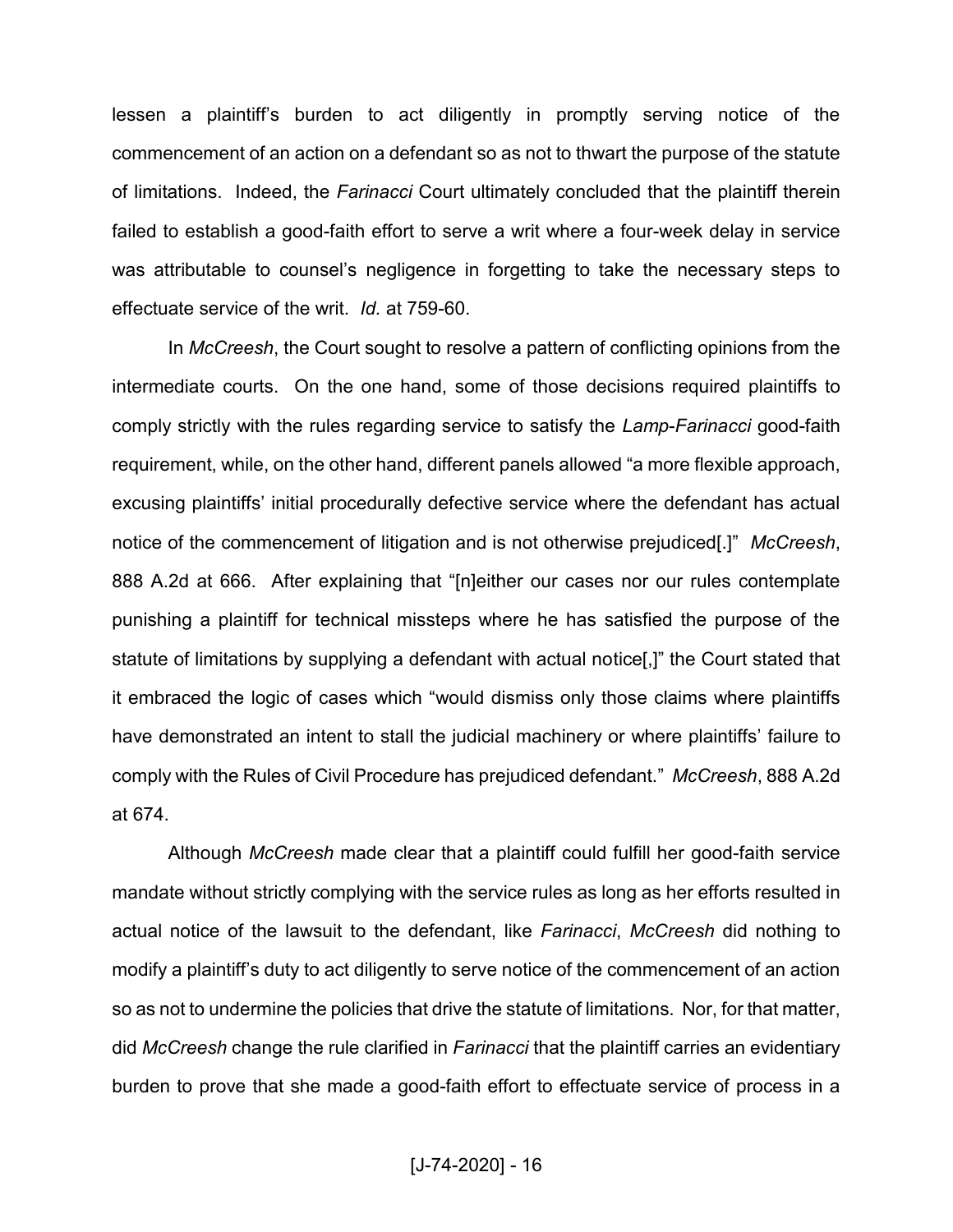timely manner. To the contrary, as observed throughout this opinion, the *McCreesh* Court alluded to this evidentiary requirement. See id. at 672 ("We subtly altered our holding in *Lamp* in *Farinacci*, requiring plaintiffs to demonstrate 'a good-faith effort to effectuate notice of commencement of the action."").

In sum, *Lamp* and its progeny require a plaintiff to make a good-faith effort in diligently and timely serving process on a defendant. When a defendant presents a factual dispute as to whether a plaintiff fulfilled this duty, the plaintiff carries an evidentiary burden to demonstrate that she met her good-faith mandate. If a plaintiff presents credible evidence that she made this attempt at service, then she fulfills her requirement to prove good faith. If a plaintiff does not present such evidence, then she has failed to satisfy her evidentiary burden, regardless of whether her actions (or inaction) were intentional, unintentional, or otherwise. However, pursuant to *McCreesh*, a trial court should not punish a plaintiff by dismissing her complaint where she is able to establish that her improper but diligent attempts at service resulted in the defendant receiving actual notice of the commencement of the action, unless the plaintiff's failure to serve process properly evinced an intent to stall the judicial machinery or otherwise prejudiced the defendant.

#### **VI. Conclusion**

The incident that led to this negligence lawsuit occurred on July 25, 2016, and the two-year statute of limitations on the cause of action was set to expire on July 24, 2018. Plaintiff timely commenced the action by filing a complaint on April 26, 2018. As outlined in detail *supra*, the law required Plaintiff to act diligently in serving original process on Defendant so as not to undermine the policies that animate the statute of limitations. Concerning this requirement, the record reflects that, before the statute of limitations ran, Plaintiff filed only an affidavit of non-service in the trial court. The affidavit asserted that, on May 4, 2018, Plaintiff attempted to serve the complaint on Defendant at an address in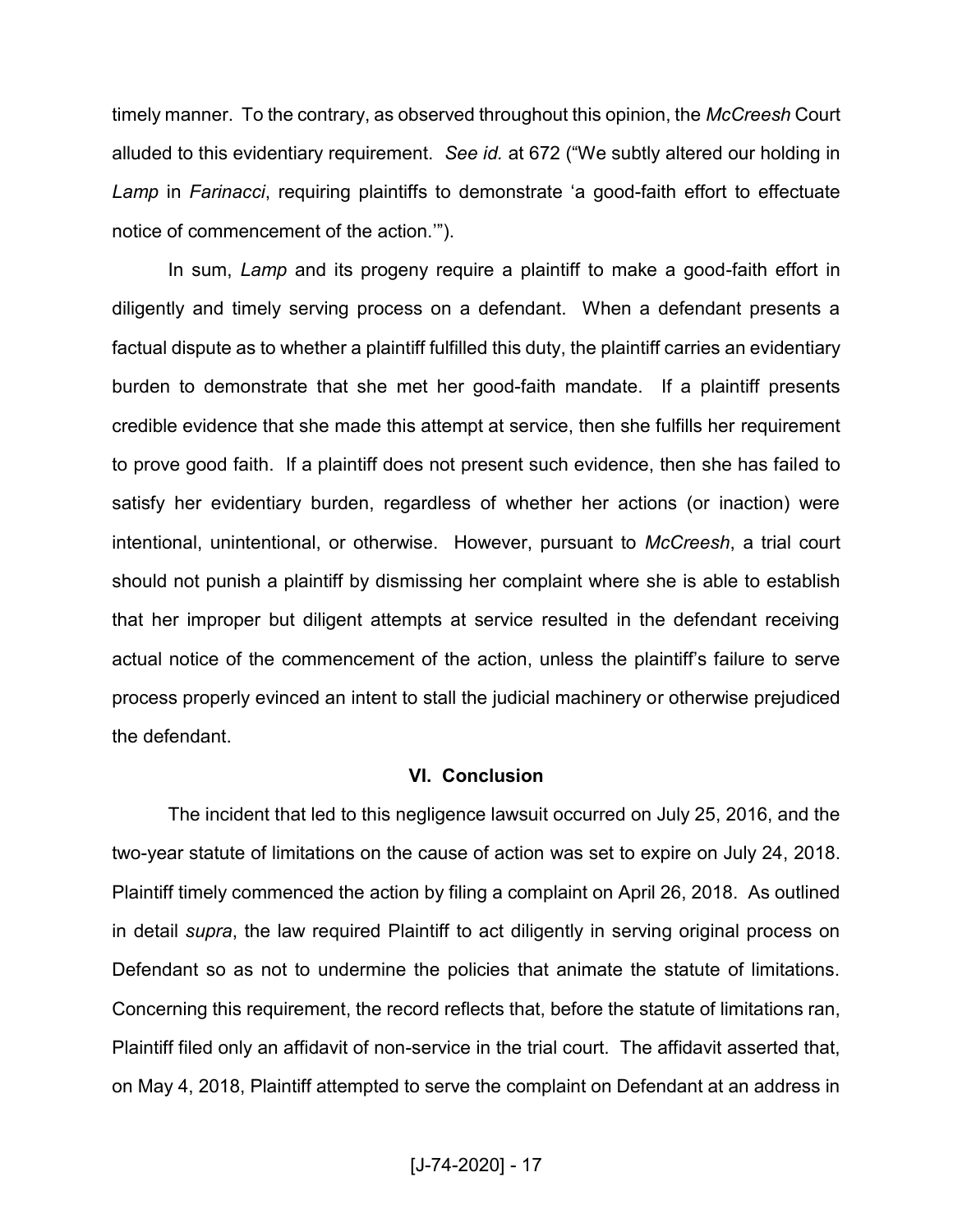Philadelphia but learned from the owners of the home that Defendant had sold the house a year-and-a-half earlier and moved to Virginia. As the lower courts accurately reported, the trial court record and docket reflect that Appellant did nothing else until she filed a *praecipe* to reinstate the complaint on August 22, 2018.

On September 10, 2018, *i.e.*, nearly seven weeks after the statute of limitations would have expired on Plaintiff's claim but for the filing of the complaint. Defendant filed preliminary objections pursuant to, *inter alia*, Pa.R.C.P. 1028(a)(1), raising a factual question as to whether Plaintiff fulfilled her legal duty to make a good-faith effort to serve her complaint on Defendant. At that point, Plaintiff had an obligation to produce evidence to demonstrate that she met this duty; yet, she offered no such evidence.

Consequently, on October 3, 2018, the trial court entered an order sustaining Defendant's preliminary objection and dismissing Plaintiff's complaint with prejudice due to her failure to make good-faith efforts to serve the complaint on Defendant. Like the Superior Court, we find no abuse of discretion in this decision. Stated succinctly, Plaintiff failed to prove that she acted diligently in attempting to make her good-faith effort to serve Defendant with notice that she filed her complaint against him. Moreover, although Defendant's counsel entered an appearance on August 13, 2018, *i.e.*, after the statute of limitations expired, there is no evidence of record that would otherwise establish that Plaintif is actions or inaction gave Defendant actual notice of the lawsuit in a timely manner. 7 Accordingly, the holding in *McCreesh* is of no assistance to Plaintiff.

<sup>&</sup>lt;sup>7</sup> We further observe that it is unclear whether Plaintiff ever properly served her complaint on Defendant. In its opinion, the trial court noted that, on October 10, 2018, Plaintiff filed an affidavit of service and "ultimately serve[d] [Defendant] two (2) years and seventyseven (77) days after the alleged motor vehicle incident, and six (6) months after filing the Complaint." Trial Court Opinion, 1/3/2019, at 6. However, in his brief to this Court, Defendant maintains that this attempt at service was improper because it was made at his mother's residence, not on him or his home. Defendant's Brief at 41-42. Accordingly, Defendant insists that he never has received proper service of the complaint. *Id.* at 42.